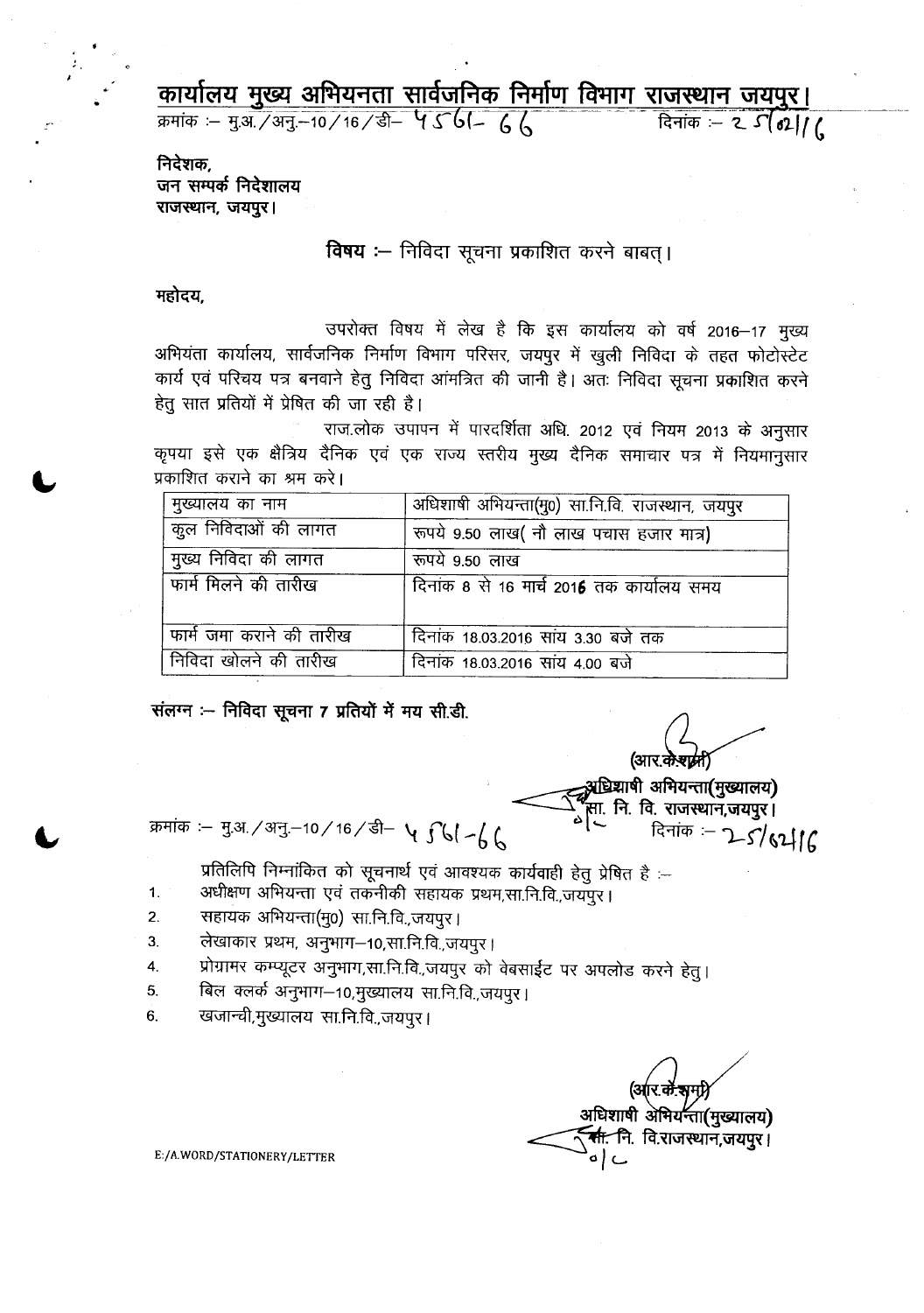कार्यालय मुख्य अभियनता सार्वजनिक निर्माण विभाग राजस्थान जयपुर। दिनांक :-25' (02116 क्रमांक :- मृ.अ. / अनु.-10 / 16 / डी- ५ 5 6 7

- निविदा आमंत्रण सूचना :-

मुख्य अभियन्ता, सार्वजनिक निर्माण विभाग परिसर जयपुर के कार्यालय मे फोटोस्टेट कार्य एवं परिचय पत्र बनवाने हेतु एक वर्ष के लिए निम्न विवरणानुसार निविदाएँ आमंत्रित की जाती है :--

| क्र.स. | कार्यका नाम                                 | अनुमानित लागत       | अमानत राशि |
|--------|---------------------------------------------|---------------------|------------|
|        | परिचय<br>एव<br>फोटोस्टेट<br>बनवाने का कार्य | पत्र। 9.50 लाख रूपय | 19,000 $/$ |

निविदा प्रपत्र एवं शर्ते कार्यालय में रूपये 200/ – नकद जमा करवाकर दिनांक 16.03.2016 तक कार्यालय समय में प्राप्त किये जा सकते है। पूर्णत भरी हुई निविदाएं दिनांक 18.03.2016 को अपरान्ह 3.30 बजे तक जमा की जाकर उसी दिन सांय 4.00 बजे उपस्थित निविदादाताओं के समक्ष इस कार्यालय में खोली जावेगी।

निविदा के सम्बन्ध में सम्पूर्ण अधिकार अद्योहस्ताक्षरकर्ता को होगे। नोट $(1)$ संविदा की विस्तृत जानकारी http://spp.raj.nic.in पर देखी जा  $(2)$ सकती है।

अधिशाषी अभियन्ता**(मुख्यालय)**<br>्रम्रा, नि\_वि. राजस्थान,जयपुर।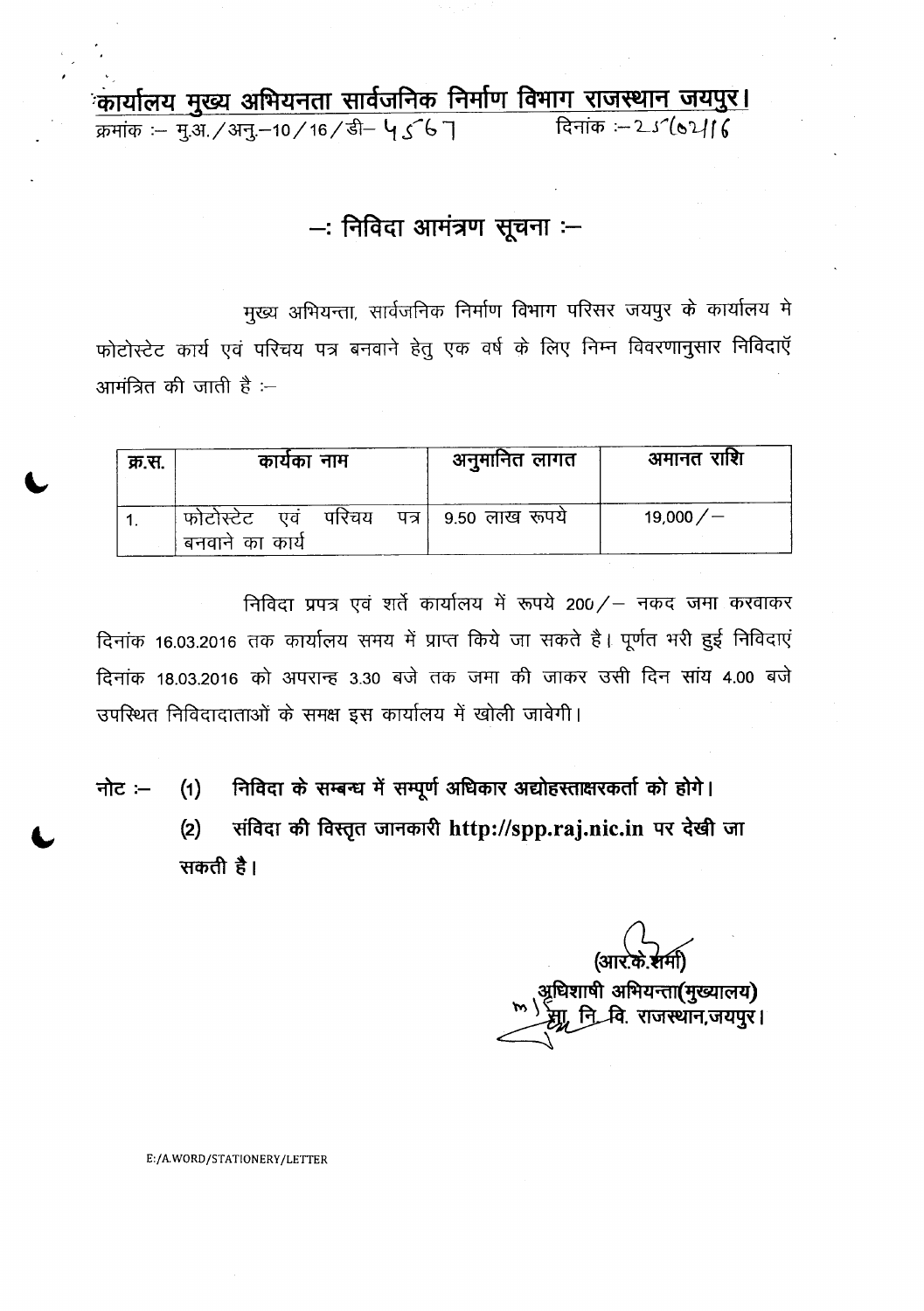<u>कार्यालय मुख्य अभियनता सार्वजनिक निर्माण विभाग राजस्थान जयपुर।</u>

: क्रमांक :– मु.अ. / अनु.–10 / 16 / डी– क्रमांक :– क्रमांक :– जिलांक :–

निदेशक. जन सम्पर्क निदेशालय राजस्थान, जयपुर।

**विषय :--** संशोधित निविदा सूचना प्रकाशित करने बाबत्।

महोदय,

1.

उपरोक्त विषय में लेख है कि इस कार्यालय को वर्ष 2016-17 मुख्य अभियंता कार्यालय, सार्वजनिक निर्माण विभाग परिसर, जयपुर में खुली निविदा के तहत फोटोस्टेट कार्य एवं परिचय पत्र बनवाने हेतु निविदा आंमत्रित की जानी थी। उक्त निविदा में निम्नानुसार संशोधन किया गया है। अतः संशोधित निविदा सूचना प्रकाशित करने हेतू सात प्रतियों में प्रेषित की जा रही है।

राज.लोक उपापन में पारदर्शिता अधि. 2012 एवं नियम 2013 के अनुसार कृपया इसे एक क्षैत्रिय दैनिक एवं एक राज्य स्तरीय मुख्य दैनिक समाचार पत्र में नियमानुसार प्रकाशित कराने का श्रम करे।

| मुख्यालय का नाम          | अधिशाषी अभियन्ता(मु0) सा.नि.वि. राजस्थान, जयपुर |  |
|--------------------------|-------------------------------------------------|--|
| कुल निविदाओं की लागत     | रूपये 9.50 लाख (नौ लाख पचास हजार मात्र)         |  |
| मुख्य निविदा की लागत     | रूपये 9.50 लाख                                  |  |
| फार्म मिलने की तारीख     | दिनांक 21 से 28 मार्च 2016                      |  |
|                          | प्रातः 10.00 बजे से सांय 5.00 बजे तक            |  |
| फार्म जमा कराने की तारीख | दिनांक 29.03.2016 सांय 3.30 बजे तक              |  |
| निविदा खोलने की तारीख    | दिनांक 29.03.2016 सांय 4.00 बजे                 |  |

संलग्न :-- निविदा सूचना 7 प्रतियों में मय सी.डी.

(आर.के.शर्मा) अधिशाषी अभियन्ता(मुख्यालय) सा. नि. वि. राजस्थान,जयपुर।

 $-56-$ 

<sup>~</sup> :- j.3l./3fj.-10/16/t'r- **t, %y 1-'iCb**

दिनांक :- 1% 03 J / 6

प्रतिलिपि निम्नांकित को सूचनार्थ एवं आवश्यक कार्यवाही हेतु प्रेषित है :–

अधीक्षण अभियन्ता एवं तकनीकी सहायक प्रथम,सा.नि.वि.,जयपुर।

- 2. 'सहायक अभियन्ता(मु0) सा.नि.वि.,जयपुर ।
- 3. लेखाकार प्रथम, अनुभाग–10,सा.नि.वि.,जयपुर।
- 4. प्रोग्रामर कम्प्यूटर अनुभाग,सा.नि.वि.,जयपुर को वेबसाईट पर अपलोड करने हेतु।
- 5. बिल क्लर्क अनुभाग-10,मुख्यालय सा.नि.वि.,जयपुर।
- 6. खजान्ची,मुख्यालय सा.नि.वि.,जयपुर।

(आर.के.

अधिशाषी अभियन्ता(मुख्यालय) सा. नि. वि.राजस्थान,जयपुर।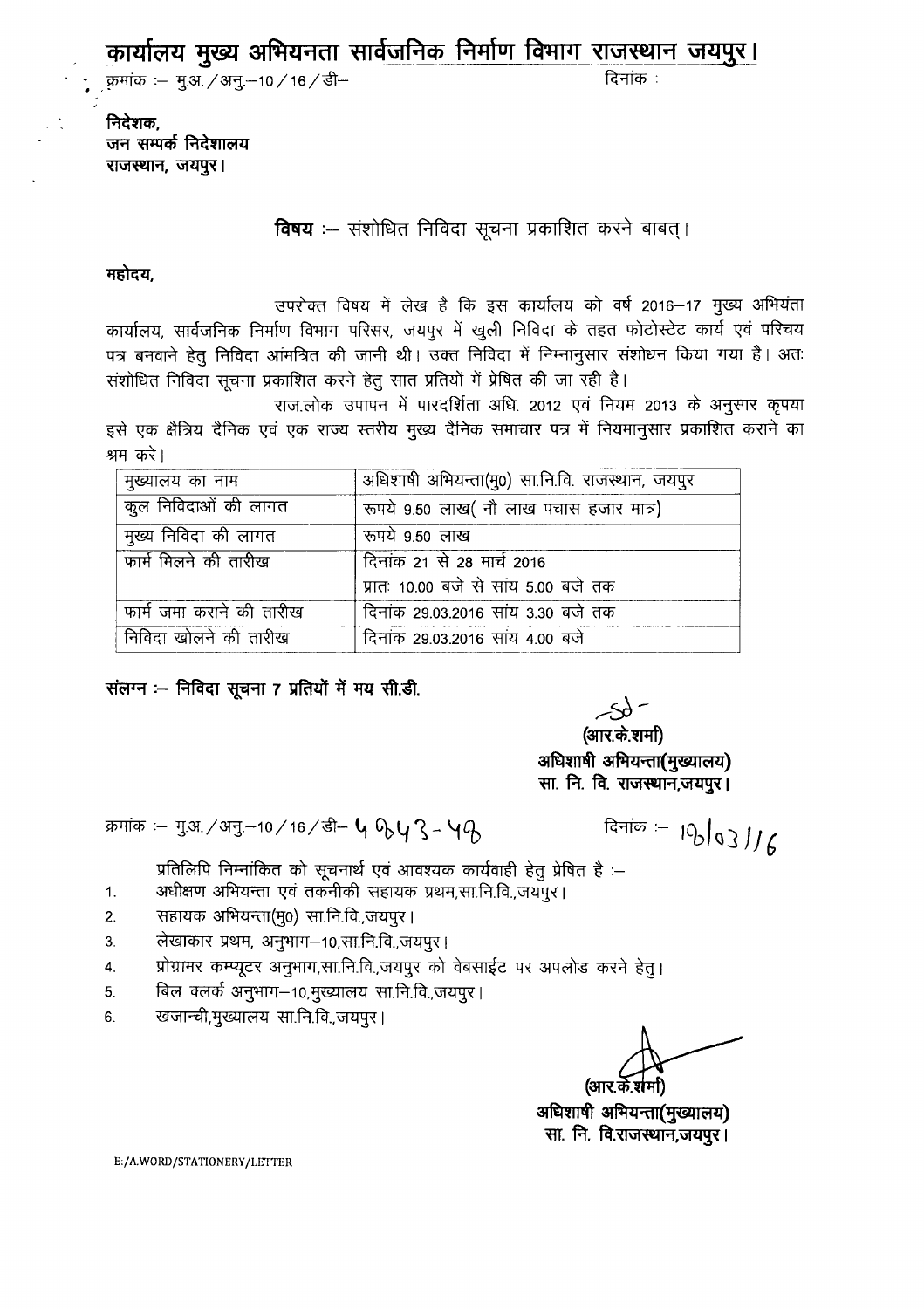**: .,' chlllh."'IlI~** ~q;rnr **t'll4\i1PtCb Pt'1ful** ~'J1141~1\i1~ \i111~ **I**  $\overline{x}$  :-  $\overline{y}$  31./3Fj.-10/16/<del>s</del> - 4649

# $-$ : संशोधित निविदा आमंत्रण सूचना  $-$

इस कार्यालय की निविदा सूचना क्रमांक:– मू.अ. / अनु.-10 / 16 / डी-4561-66 ्<br>दिनांकः—25.02.2016 के द्वारा मुख्य अभियन्ता,सार्वजनिक निर्माण विभाग,राजस्थान,जयपुर के ्<br>कार्यालय में फोटो स्टेट कार्य एवं परिचयत्र बनवाने हेतु 1 वर्ष के लिए निम्न विवरणानुर निविदाएँ आमंत्रित की गईं थीं $:-$ 

| क्र.स. | ै कार्य का नाम    | अनुमानित लागत         | ' अमानत राशि   |
|--------|-------------------|-----------------------|----------------|
|        | स्टेट एव<br>फात्न | परिचय   9.50 लाख रूपय | 19,000 $/$ $-$ |
|        | बनवान का कार्य    |                       |                |

पूर्णत भरी हुई निविदाएं दिनांक 18.03.2016 के स्थान पर दिनांकः 29.03.2016 को अपरान्ह 3.30 बजे तक जमा की जाकर उसी दिन सांय 4.00 बजे उपस्थित निविदादाताओं के समक्ष इस कार्यालय में खोली जावेगी। निविदा प्रपत्र एवं शर्ते कार्यालय में रूपये 200/-नकद जमा करवाकर दिनांक 28.03.2016 तक कार्यालय समय में प्राप्त किये जा सकते है। अन्य शर्ते यथावृत रहेंगी।

नोट $:$ 

- 1. निविदा के सम्बन्ध में सम्पूर्ण अधिकारी अद्योहस्ताक्षरकर्ता को होगे।
- 2. संविदा की विस्तृत जानकारी http://sppp.raj.nic.in पर देखी जा सकती है।

(अ

 $3$ धिशाषी अभियन्ता(मुख्यालय) **"'tiT. ~. fit ~,~** I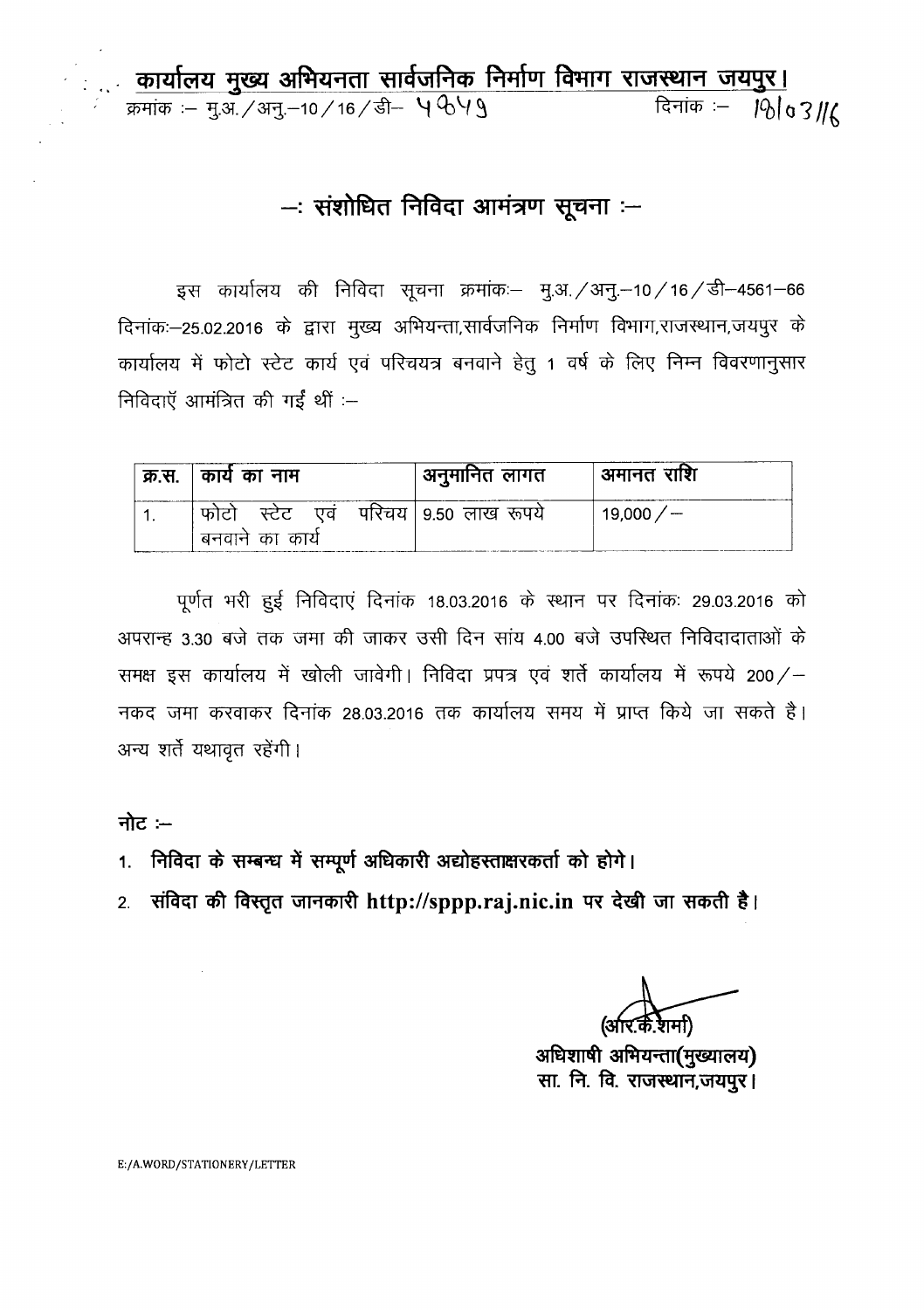### **Schedule and specification**

#### **Office of the chief Engineer PWD Rajasthan Jaipur**

1. Name of Work : Annual rate contract for photocopy Work in CE office PWD Campus, Jaipur

| 2. Approximate cost                 | : Rs.9.50 Lacs                |
|-------------------------------------|-------------------------------|
| 3. Cost of tender documents         | : $Rs.200/-$                  |
| 4. Earnest Money                    | : Rs.19000/-                  |
| 5. Sale of tender documents         | : Upto Dt. 28.03.2016         |
| 6. Date & Time of receiving tenders | :Upto 3.30 P.M Dt. 29.03.2016 |
| 7. Date & Time of opening tender    | : 4.00 P.M Dt. 29.03.2016     |

Schedule 'F' Time for Completion : Annual rate contract for one year from the date of issue of work order.

Schedule 'H' Attached Separately

Special conditions: Attached Separately

**Executive** 4- **Engineer (HQ)**

**P.W.D Rajasthan Jaipur**

**Signature of the Contractor**

**Name of** Agency .

**.............................................**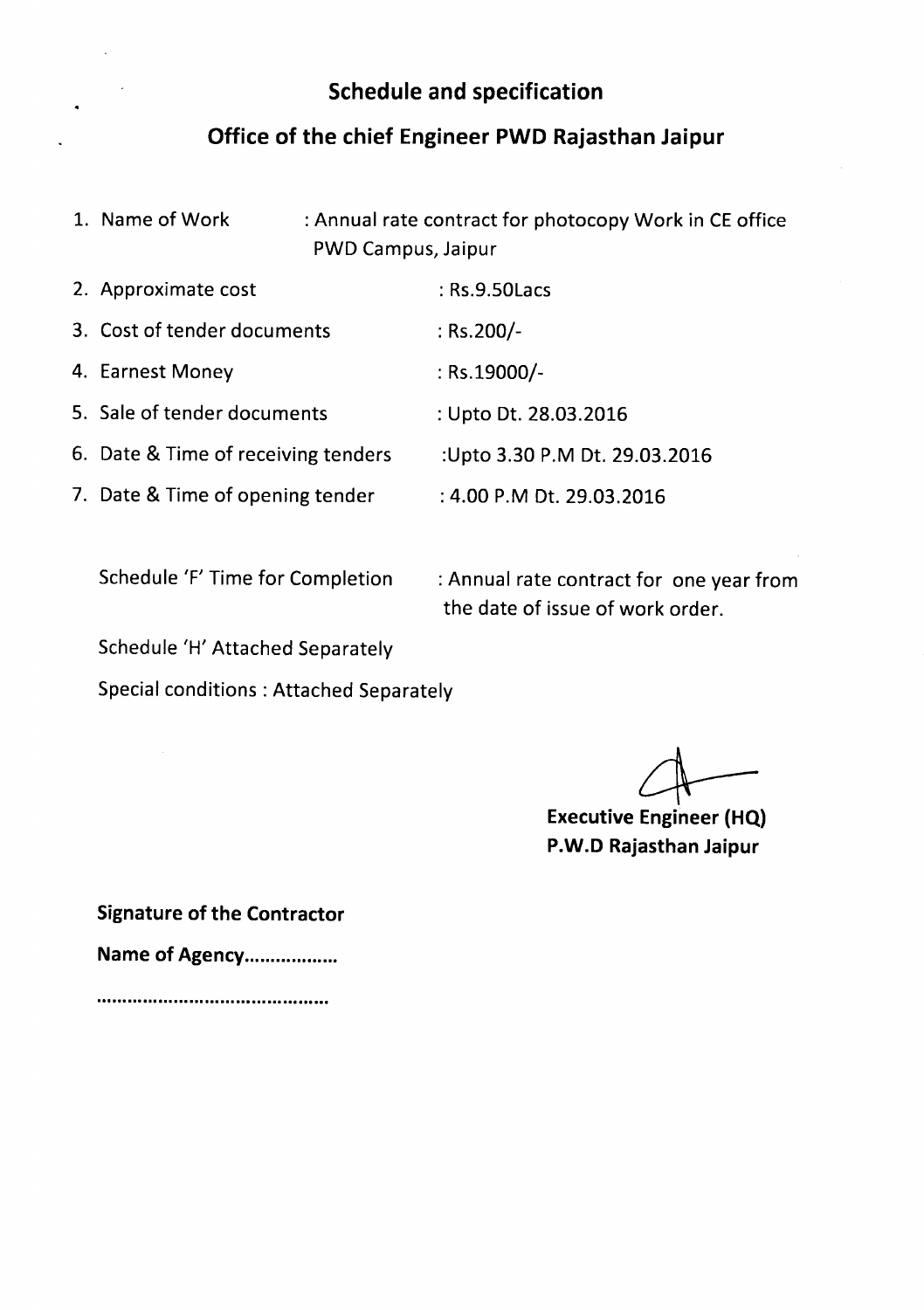# **SCHEDULE** *"H"*

 $\bar{\beta}$ 

 $\frac{1}{\sqrt{2}}\left( \frac{1}{\sqrt{2}}\right) ^{2}$ 

| S.No. Particulars |                                            | <b>Unit</b> | Rate(to be quoted<br>by Contractor) |
|-------------------|--------------------------------------------|-------------|-------------------------------------|
|                   | 1. Job work of photocopies Including       |             |                                     |
|                   | arranging own machines at campus,          |             |                                     |
|                   | man power, paper, toner, developer,        |             |                                     |
|                   | fuzer oil, spare parts etc. Complete in    |             |                                     |
|                   | all respects.( Electricity and space shall |             |                                     |
|                   | be made available by the department        |             |                                     |
| without cost)     |                                            |             |                                     |
|                   | (i)FS/A-4 Size Paper                       |             |                                     |
| (a) Single side   |                                            |             |                                     |
|                   |                                            | Each Copy   |                                     |
| (b) Both side     |                                            | Each Copy   |                                     |
|                   | 2. Binding work in all respect             |             |                                     |
|                   | (A) Spiral Binding FS/A- 4 Size            |             |                                     |
| (i)               | Up to 100 pages                            | Each Copy   |                                     |
| (ii)              | More than 100 pages                        | Each Copy   |                                     |
| (B)               | Strip Binding A-4 Size/legal size          | Each Copy   |                                     |
|                   | 3. Print & Supply of PVC die cut laminated |             |                                     |
|                   | standard size Identity card with scanning  |             |                                     |

परिजाषी अभियन्ता (मुख्यालय)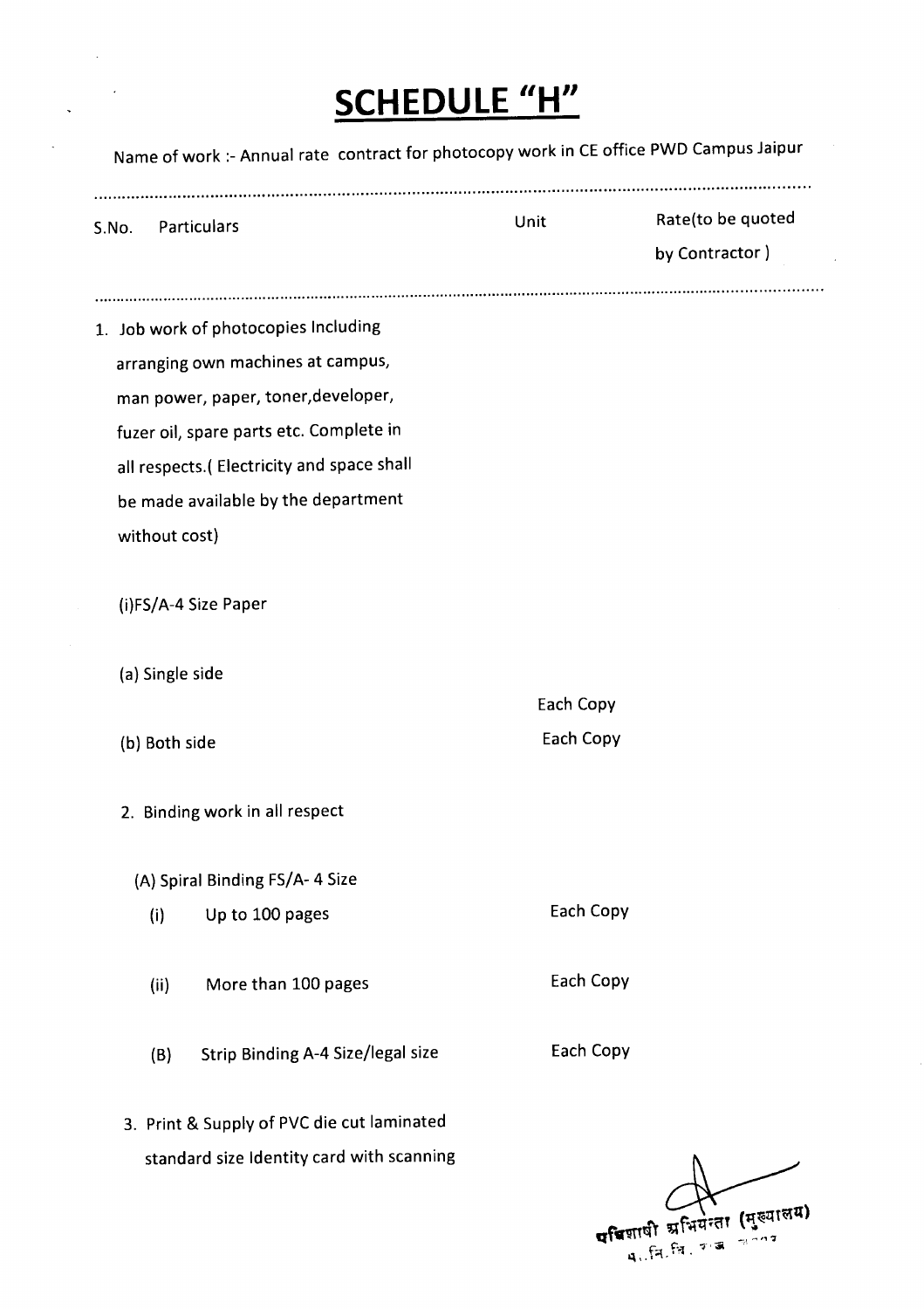colored Photo of employee and other relevant data on card both side. Data will be provided by the department. Print the Identity card as per the approved sample by the engineer incharge. The engineer of the engineer of the engineer of the engineer of the engineer of the E

Executive Engineer (HQ) **P.W.D Rajasthan Jaipur**

**Signature of the Contractor**

**Name of** Agency ..

**.............................................**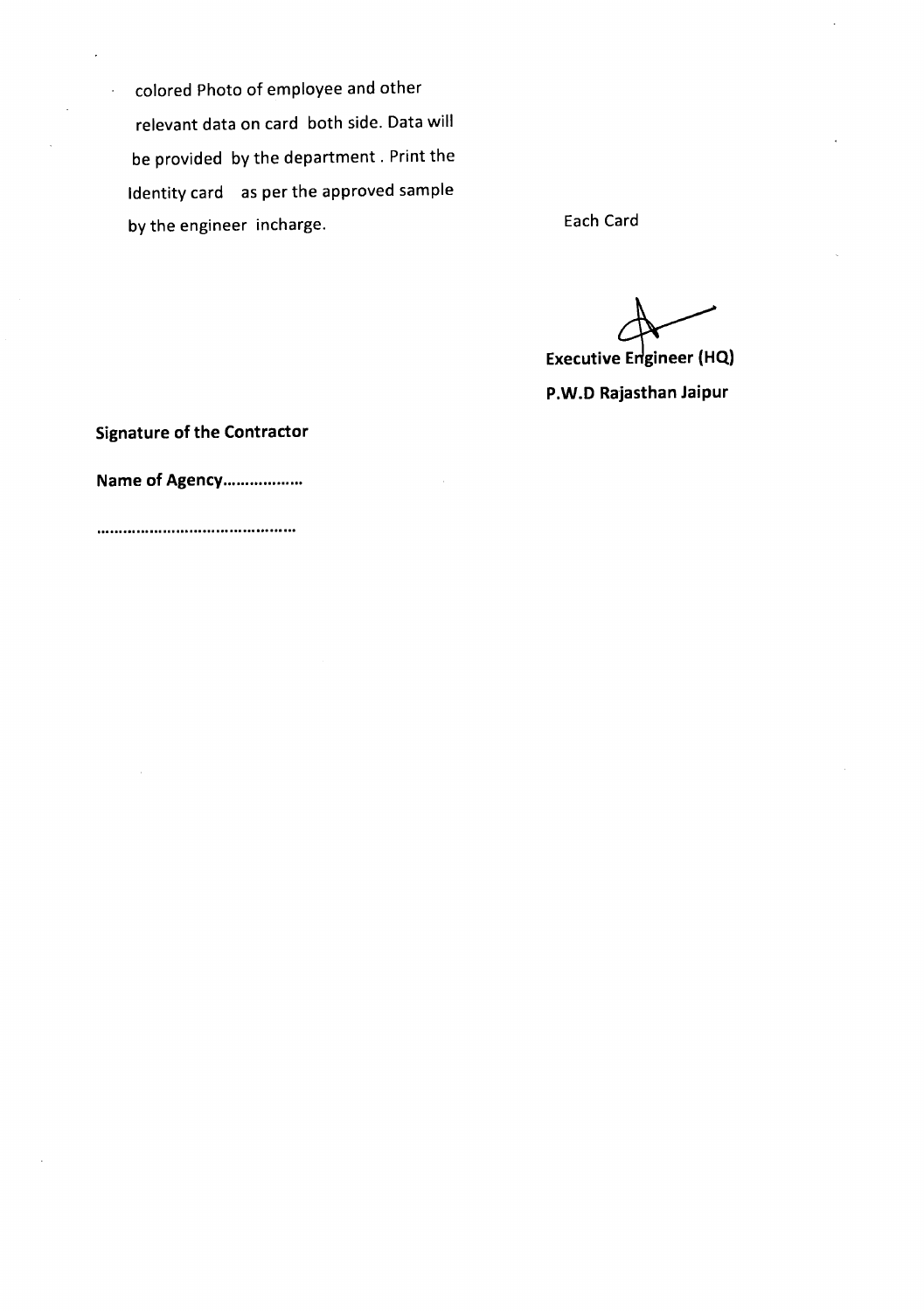#### **OFFICE OF THE CHIEF ENGINEER PWD RAJASTHAN JAIPUR**

#### **1.** Bid for PHOTO STATE WORK

**11.** Information of the firm/Bidder

|                | Name of the firm/ Bidder       | Information required | Document enclosed |
|----------------|--------------------------------|----------------------|-------------------|
| $\overline{2}$ | Postal address                 |                      |                   |
| 3              | Telephone Nos.                 | Residence :          |                   |
|                |                                | Office :             |                   |
|                |                                | Mobile :             |                   |
| $\overline{4}$ | Firm/company Registration      |                      |                   |
| 5              | Fax Nos.                       |                      |                   |
| $\overline{7}$ | Name of person to be contacted |                      |                   |
|                | Telephone No.                  |                      |                   |
|                | Mobile No.                     |                      |                   |
| 8              | PAN No.                        |                      |                   |
| 9              | Service Tax /VATRegistration   |                      |                   |

- iii. Address to (Procurring Entity) Executive Engineer (HQ) PWD, Rajasthan, Jaipur.
- iv. NIB reference No. 4843-48 Dt. 18.03.2016 Last date of submitting tender 28.03.2016 up to 3.30 P.M
- v. The Bid document fee amounting to Rs.200/- has been deposited vide. cash receipt No........ Dt.......... Or *DDIBCIBG* NO.................... Date .............. Amount .............. Bank..............
- vi. We agree to abide by all the conditions mentioned in the above bid notice issued by the tendering authority and also the general conditions of the said bid notice given in the attached sheets ( all the page of which have been signed by us in acceptance of the terms & conditions mentioned there in).
- vii. The Successful Bidder is required to Execute agreement with Executive Engineer (HQ) PWD, Rajasthan, Jaipur on Non Judicial Stamp paper worth Rs. 500/ - . Copy of experience certificate must be enclosed.

# **Signatures of Bidder**

पविशाषी श्रम्पिती (मुख्यालय) मा.नि.वि. राज. जयपूर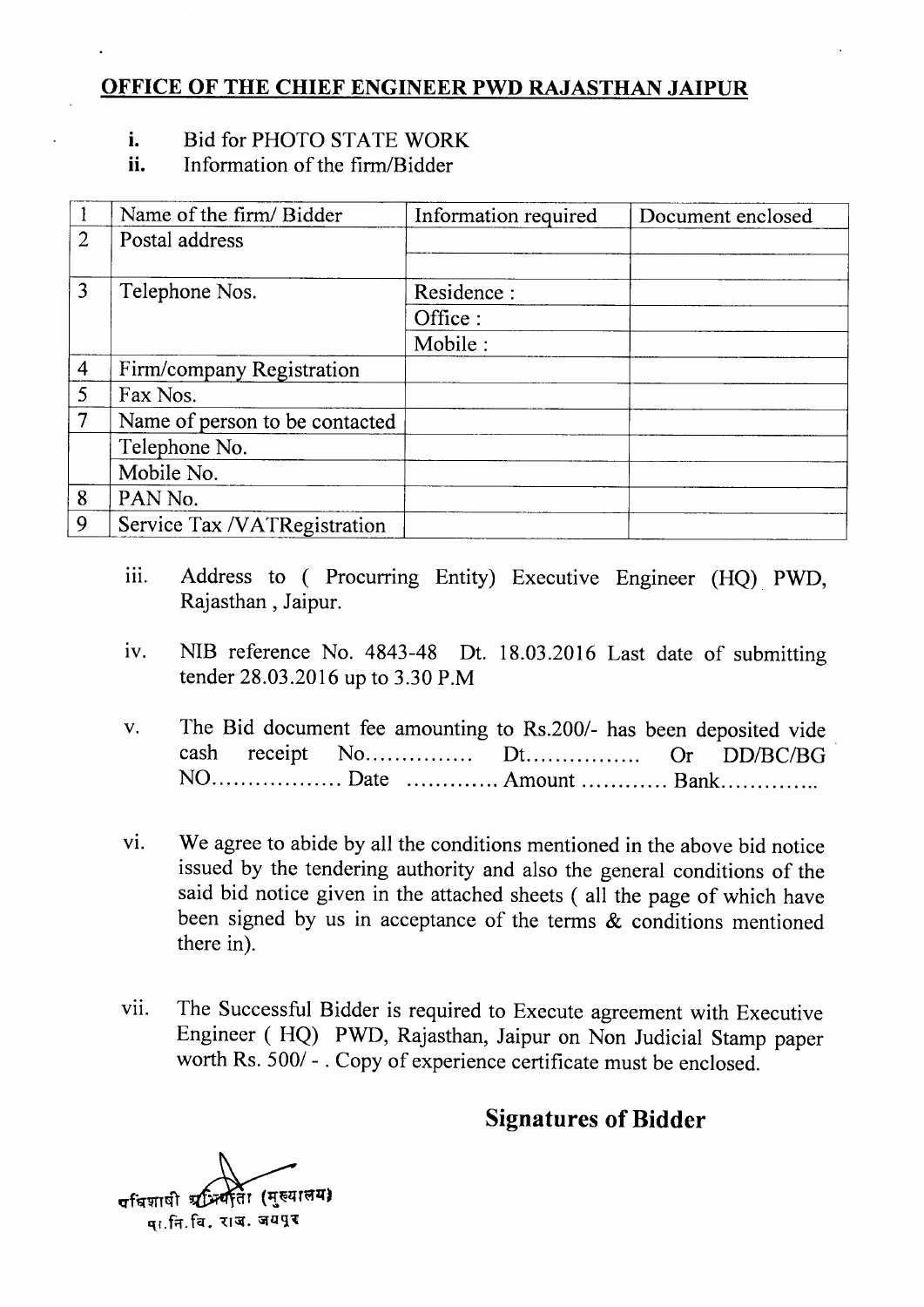# **Bidder is required to furnish the following information :-**

 $\ddot{\phantom{a}}$ 

| S. No          | Particulars                                                   | Enclosed<br>Yes/No | Details (DD/cash<br>receipt No.Dt&<br>Amount Etc.) | Page No. | Remark |
|----------------|---------------------------------------------------------------|--------------------|----------------------------------------------------|----------|--------|
| $\mathbf{1}$   | of<br>Earnest money<br>Rs.19,000/- if yes,<br>furnish details |                    |                                                    |          |        |
| $\overline{2}$ | Bid documents (In<br>original)                                |                    |                                                    |          |        |
| 3              | Terms & condition<br>duly singned or not?                     |                    |                                                    |          |        |
| $\overline{4}$ | List/Documents<br>enclosed                                    |                    |                                                    |          |        |
| 5              | Firm / Company<br>Registration                                |                    |                                                    |          |        |
| 6              | PAN No.                                                       |                    |                                                    |          |        |
| $\overline{7}$ | Service Tax / VAT No.                                         |                    |                                                    |          |        |
| 8              | Other specify                                                 |                    |                                                    |          |        |

Note :- Please fillup the PAN and Service TAX Number and other applicable information in the relevant.

प्रांधपायी अधिकार (मुख्यालय)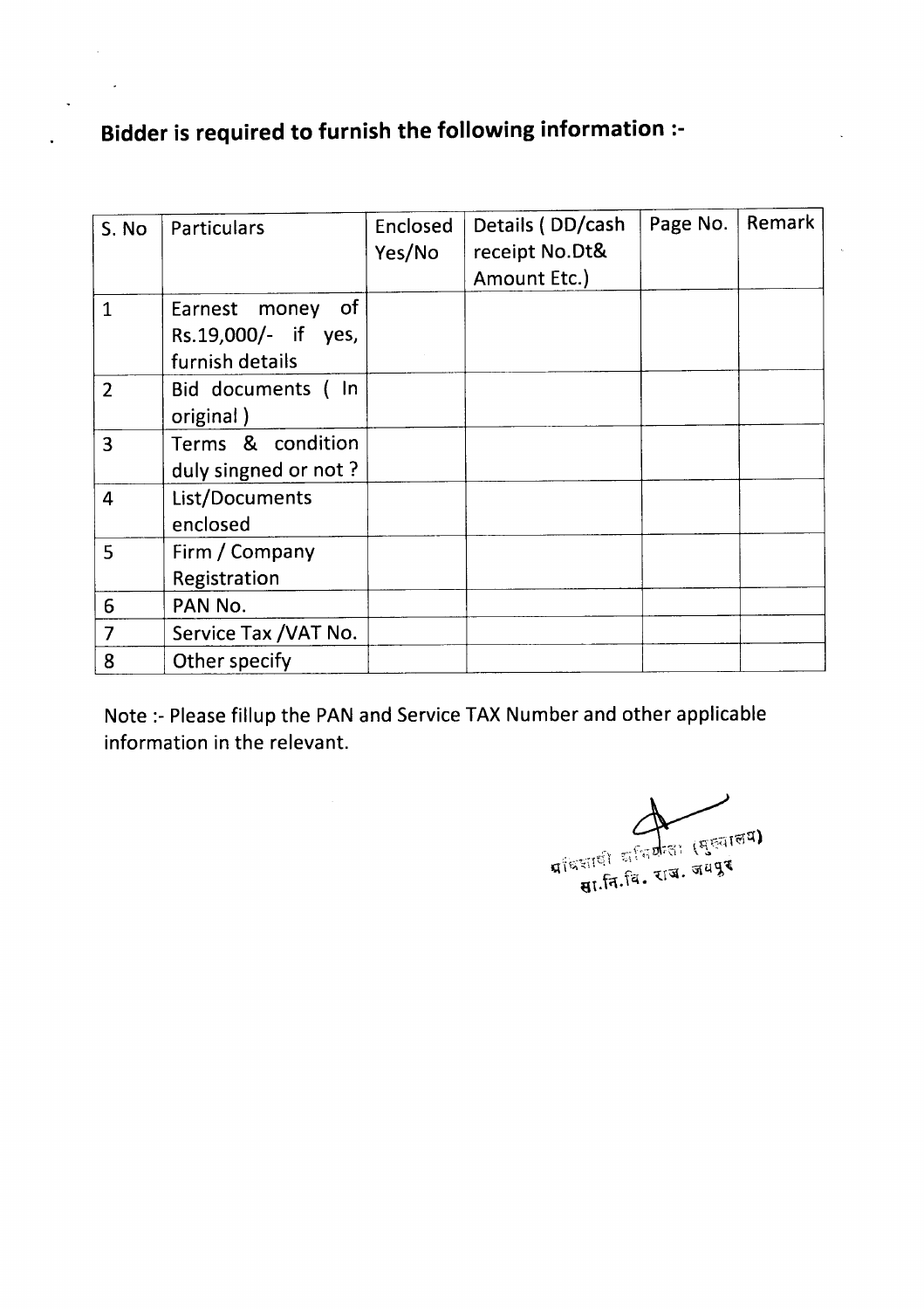#### फोटो स्टेट कार्य के लिए विशेष शर्ते

- 1. मुख्य अभियन्ता कार्यालय सा.नि.वि. एवं सा.नि.वि. परिसर जयपुर मे आवश्यकतानुसार CfilllfC'lll <sup>~</sup> <sup>~</sup> 6RT l:I5TcT CfiI4'111x (% ~-6000) ~ *"CI'R,~* चालक एवं कागज सहित फोटो कॉपी कार्य के लिए बोली(बिड) आमंत्रित की जाती है।
- 2. फोटो कॉपी मशीन स्थापित करने के लिए समस्त व्यय एजेन्सी द्वारा वहन किये जाएंगे।
- 3. फोटो कॉपी मशीन स्थापित करने के लिए कमरा ⁄ स्थान विभाग द्वारा उपलब्ध करावाया जावेगा। विद्युत कनेक्शन भी विभाग द्वारा उपलब्ध करवाया जाकर विद्युत उपयोग का व्यय भी विभाग द्वारा ही वहन किया जावेगा।
- 4. कार्यालय मे प्रतिमाह लगभग 50,000 प्रतियाँ फोटो स्टेट कार्य की आवश्यकता होगी। इसमे कमी या वृद्वि होने पर अनुबन्धकर्ता कोई क्लेम नही कर सकता।
- 5. फोटो स्टेट कार्य सामान्यता राजकीय कार्य दिवस मे प्रातः 9.30 बजे से सांय 6.00 बजे तक करना होगा। राजकीय कार्य से आकस्मिक आवश्कता होने पर इस समय के अतिरिक्त समय मे कार्य के लिए भी निर्देश दिये जाने पर निर्देशानुसार कार्य सम्पादित कराना होगा। अवकाश के दिनो मे भी आवश्यकता होने पर फोटो स्टेट मशीन संचालक को कार्य करने हेतु निर्देश दिये जा सकते हैं। निर्देशानुसार कार्य सम्पादित कराना होगा, जिसके लिए पृथक से कोई भूगतान देय नही होगा।
- 6. फोटो स्टेट कार्य के लिए मशीन कार्यालय मे स्थापित कर मशीन ऑपरेटर की व्यवस्था एवं आवश्यक मात्रा मे कागज की व्यवस्था अनुमोदित ठेकेदार को करनी होगी ।
- 7. कोटो कॉपी के लिए न्यूनतम 75 जीएसएम का कागज ए–4 साईज, एफएस साईज एवं लिगल साईज में यथेष्ठ मात्रा में कार्यस्थल में रखने होगे ताकि कागज के अभाव मे विभाग का कार्य बाधित न हो। सक्षम अधिकारी द्वारा समय—समय पर फोटो स्टेट कागज का सत्यापन भी किया जावेगा।
- 8. अनुमोदित ठेकेदार के मशीन चालक को कार्यालय के विभिन्न अनुभागो द्वारा प्रेषित मांग पत्र प्रतिदिन सांय 6.00 बजे तक एवं राजकीय कार्य से अति आवश्यक होने पर इसके पश्चात भी स्वीकार करने होगे एवं उसी दिना मांग पत्र मे निर्देशित कार्य पूर्ण कर फोटो स्टेट प्रतियाँ देनी होगी।
- 9. फोटो स्टेट मशीन खराब हो जाने पर उसकी तुरन्त ठेकेदार द्वारा मरम्मत करानी होगी। मशीन कार्य योग्य नही रहने या मशीन ऑपरेटर उपलब्ध नही होने की स्थिति मे मशीन एवं ऑपरेटर की अन्य व्यवस्था की जिम्मेदारी ठेकेदार की होगी। उक्त व्यवस्था नही होने पर विभाग द्वारा अन्य व्यवस्था कर फोटो स्टेट कार्य करवाये जाने पर 500/-रूपये प्रतिदिन की शास्ती एवं प्रतिस्थापना व्यवस्था के कारण अधिक भूगतान की अन्तर राशि के लिए ठेकेदार जिम्मेदार होगा।
- 10. फोटो स्टेट कार्य के लिए कार्यालय द्वारा दिये गये दस्तावेजो की पूर्ण गोपनीयता के लिए भी ठेकेदार जिम्मेदार होगा। दस्तावेजो करी फोटो स्टेट कर बाहर ले जाने या गोपनीयता भंग की स्थिति मे ठेकेदार एवं मशीन चालक के विरूद्ध संविदा शर्तो तथा आपराधिक कानूनो के अन्तर्गत कार्यवाही की जावेगी। जिसकी समस्त जिम्मेदारी ठेकेदार की होगी।

पविशाषी अधियोता (मुख्यालय) ।बाषी श्रीयदेखा रेड<br>सा.नि.वि. राज. जमपुर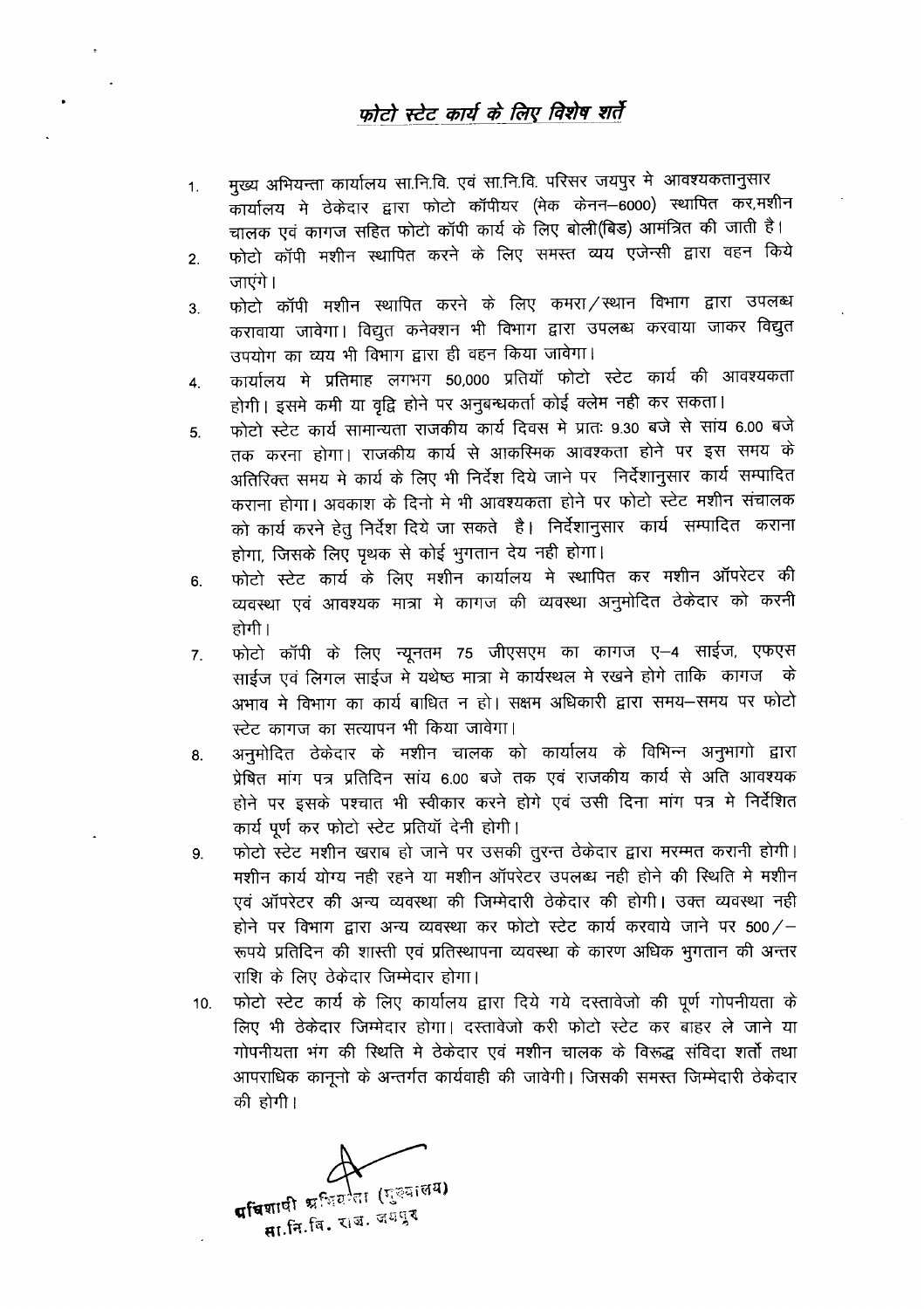- 11. बोली (बिड) स्वीकृत होने पर कार्यादेश की तिथी से 7 दिवस की अवधि में अनुमोदित ठेकेदार को कार्यालय में फोटो स्टेट मशीन स्थापित कर कार्य प्रारम्भ करना होगा निर्धारित अवधि मे कार्य प्रारम्भ नही करने पर कार्यादेश को निरस्त करने एवं अन्य बोली *(*बिड) को कार्यादेश देने के लिए स्वतंत्र है। कार्य प्रारम्भ नही करने की स्थिति मे बोली *(बिड)* की धेरोहर / प्रतिभूति राशि जब्त करने योग्य होगी।
- 12. अनुमोदित ठेकेदार द्वारा विभाग कार्यालय मे स्थापित मशीन की सुरक्षा एवं संधारण की पूर्ण जिम्मेदारी ठेकेदार की होगी। किसी भी प्रकार की टूट फूट,चोरी, मशीन की खराबी आदि के लिए विभाग जिम्मेदारी नही होगा।
- 13. जनवंध एवं करार की अवधि, करार की दिनांक से एक वर्ष के लिए मान्य होगी, जिसको आपसी सहमति से मूल अवधि को सम्मिलित करने हुए 03 माह तक बढाया जा सकेगा।
- 14. अनुमोदित ठेकेदार के द्वारा तीन प्रतियो मे बिल आगामी माह की 15 तारीख तक मय मांग पत्र संबधित अधिकारी से प्रमाणित कर प्रस्तुत करने होगे।
- 15. आयकर / टीडीएस की राशि बोली (बिड) से नियमानुसार बिल से कटौति योग्य होगी।
- 16. अधिशाषी अभियन्ता (मुख्यालय) सा.नि.वि. जयपूर को अनुबंध को निरस्त करने का पूर्ण अधिकर होगा।
- 17. संवेदक को परिचय पत्र बनाने हेतू कर्मचारी /अधिकारी का विवरण पत्र इस कार्यालय से प्राप्त कर परिचय पत्र 7 दिवस में बनाकर कार्यालय में देना होगा। यदि परिचय पत्र पर विभाग द्वारा दिया गया विवरण गलत छापा जाता है उसका नुकसान संवेदक को स्वंय को भगतना होगा।

**द्यधिशा**ी ध লা (মত্যাভায়) **या** कि.ि. रू.क. धरपुर

**<sup>6</sup>'ffi <sup>141</sup>'< lfli ~ (ill CifI G1m)**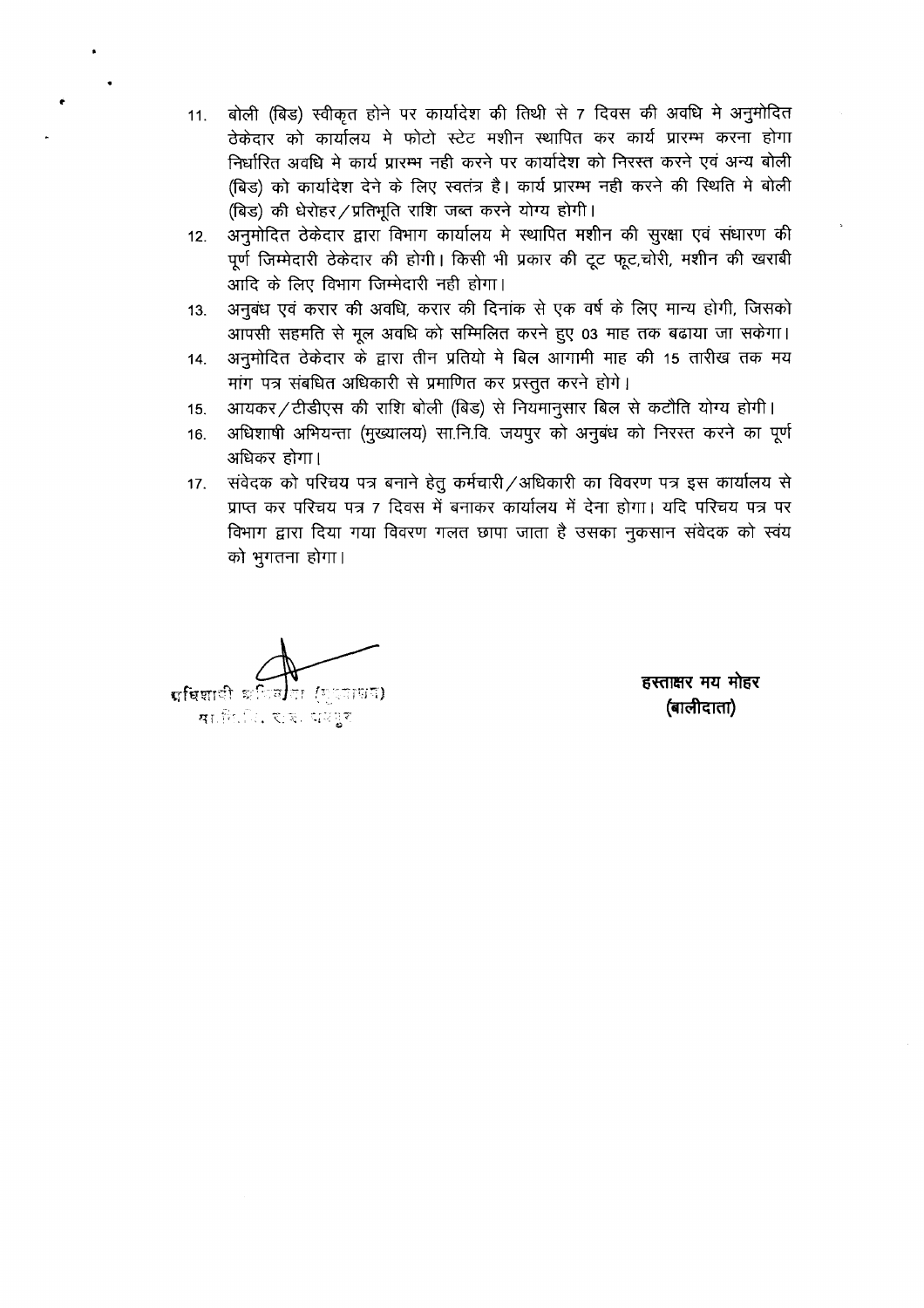## फोटो स्टेट कार्य के लिए बोली (बिड) एवं संविदा की सामान्य शर्ते एवं निर्देश

बोलीदाताओं को इन शर्तो को साक्धानीपूर्वक पढना चाहिए टिप्पणीः— तथा अपनी बोली प्रस्तुत करते समय इनका पूर्णरूपेण पालन करना चाहिए।

- बोली (बिड) को एनआईबी में दिए गए निर्देशों के अनुसार उचित रूप में मूहरबंद लिफाफे में  $1.$ बन्द करना चाहिए।
- सेवा कर पंजीयन प्रमाण-पत्र कोई भी डीलर/सेवा दाता यदि उस राज्य में प्रचलित जहाँ  $2.$ उसका व्यवसाय स्थित है, सेवा कर अधिनियम के अन्तर्गत पंजीकृत है तो सेवा कर पंजीयन संख्या का उल्लेख करें। (प्रमाण पत्र की सत्यापित प्रति संलग्न करें)
- दर शब्दों एवं अंको दोनों में लिखी जाएगी। इसमें कोई त्रूटियाँ या ओवर राईटिंग नही होना  $3.$ चाहिए। यदि कोई शुद्धियाँ करनी हो तो स्पष्ट रूप से की जानी चाहिए एवं उन पर दिनांक सहित लघुहस्ताक्षर किए जाने चाहिए। दरों में राजस्थान बिकी कर/मूल्य सवर्धित कर (VAT) एवं केन्द्रिय बिक्री करों / सेवाकर की राशि को पृथक-पृथक से दिखाना चाहिए।
- सेवा दाता/अनुबन्धकर्ता अपनी संविदा को या उसके किसी सारवान भाग को किसी अन्य 4. एजेन्सी को नही सौपेगा या उप भाड़े पर नही देगा।
- बोली (बिड) दस्तावेजों में अंकित शर्तो के अतिरिक्त किसी प्रकार की कोई अतिरिक्त शर्त या 5. प्रतिशर्त स्वीकार्य नही होगी।
- निरीक्षण:--6.
	- (क) केता अधिकारी या उसका विधिवत प्राधिकृत प्रतिनिधि, को किसी भी समय सेवादाता/ अनुबन्ध कर्ता के कार्य स्थल या मशीन एवं कागज आदि का निरीक्षण एवं जॉच करने की शक्ति होगी।
	- (ख) बोलीदाता अपने कार्यालय का पूर्ण पता, उस व्यक्ति के नाम व पते एवं फोन नम्बर के साथ देगा जिससे उस प्रयोजन के लिए सम्पर्क किया जा सकें।
- अनुबन्ध / सेवा हेतु संविदा को यदि सेवा अनुबन्धकर्ता अधिकारी की संतुष्टि के अनुसार नही  $7<sub>1</sub>$ किया जा सकता है, तो बोलीदाता को सुनवाई का एक युक्तियुक्त अवसर देने के बाद अनुबन्धकर्ता अधिकारी किसी भी समय निरस्त कर सकता है। वह इस प्रकार निरस्त करने के कारणों को अभिलिखित करेगा। फोटोकार्य सम्बन्धित दैनिक रिकार्ड एजेन्सी को रखना होगा। फोटो कार्य शुरू करने से पूर्व मशीन की मीटर रिंडिंग अधिकृत व्यक्ति से सत्यापित करानी होगी।
- बोली अमानतः-8.
	- (क) बोली (बिड) के साथ 19,000/– रू की बोली प्रतिभूति प्रस्तुत की जाएगी। उसके बिना निविदाओं पर विचार नही किया जाएगा। यह राशि अधिशाषी अभियन्ता (मु0) सा. नि.वि. जयपुर के पक्ष में नकद, बैंक ड्राफ्ट, बैंकर्स चैक या भारतीय सिड्यूल बैंक की बैंक गारण्टी के रूप में प्रस्तुत की जावेगी।

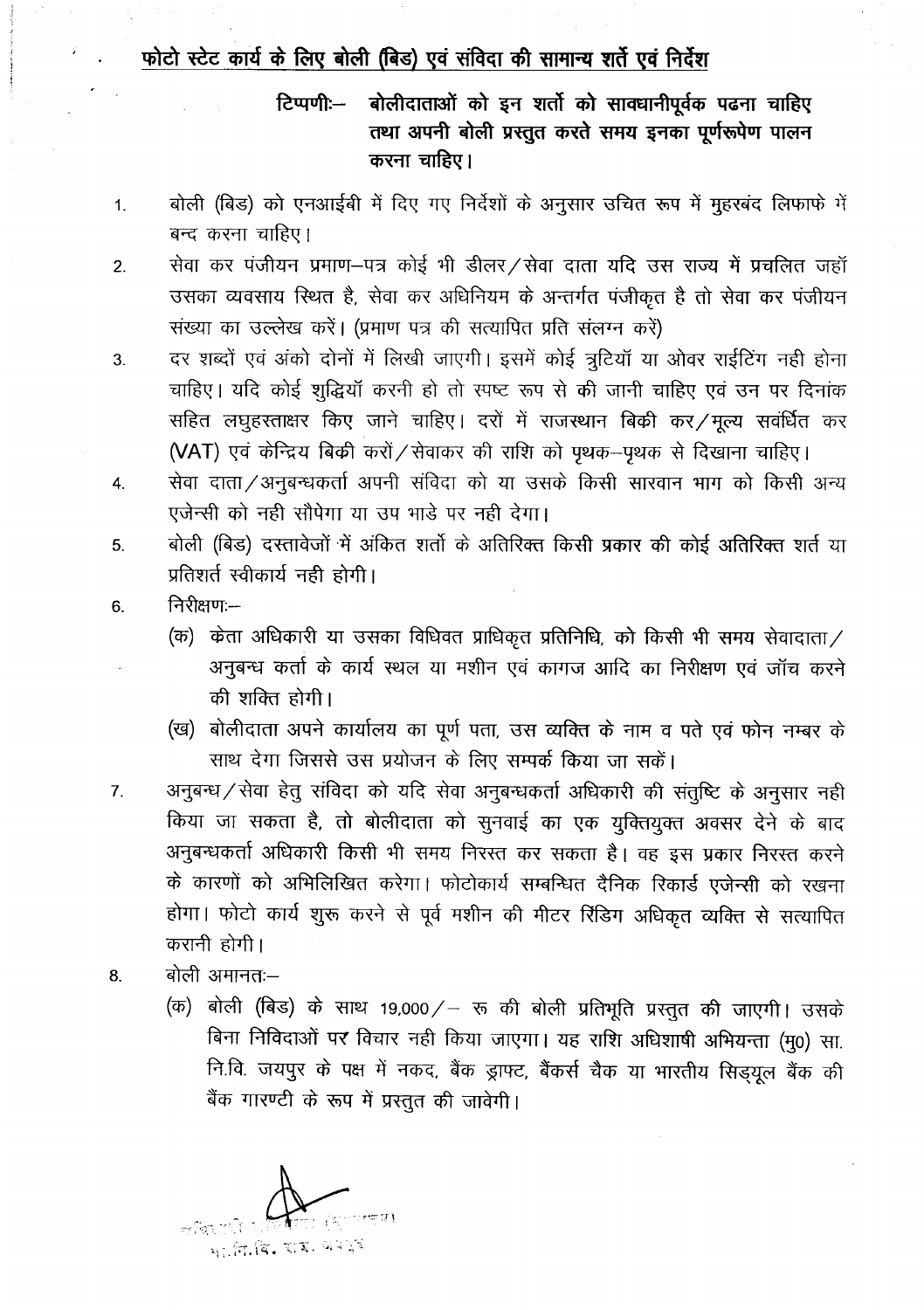$\left[ \begin{array}{ccc} 9. & & {\cal a} \end{array} \right]$  कोली प्रतिगुलि को जिम्नलिखित मामलों में समपहत कर लिया जाएगाः'

Sand St. Gold

- (i) जब बोलीदाता बोली (बिड खोलने) के बाद किन्तु बोली को स्वीकार करने के पूर्व प्रस्ताव को वापस लेता है या उसमे रूपान्तरण करता है।
- (ii) जब बोलीदाता विनिर्दिष्ट समय के भीतर विहित किसी करार को, यदि कोई हो, निष्पादित नही करता है।
- (iii) जब बोलीदाता आदेश देने के बाद भी प्रतिभूति (Security) राशि जमा नही करता है।
- (iV) जब वह विहित समय के भीतर सेवा /अनुबन्ध आदेश के अनुसार मदों का सेवा / अनुबन्ध प्रारम्भ करने में असफल रहता है।
- 10. करार एवं प्रतिभूति निक्षेपः-
	- (i) सफल बोलीदाता को आदेश के प्राप्त होने से 7 दिवस की अवधि के भीतर संलग्न प्रपत्र में एक करार पत्र निष्पादित करना होगा तथा जिन सेवाओं के लिए बोली (बिड) स्वीकार की गयी है, उनके अनुमानित लागत के 5 प्रतिशत के बराबर रूपये 47,500 / - की कार्य निष्पादन प्रतिभूति राशि (Security money) जमा करानी होगी। यह प्रतिभूति प्रेषण के उस दिनांक से जिसको बोली (बिड) के स्वीकार किए जाने की सूचना उसे दी गयी है, 7 दिन के भीतर जमा करायी जाएगी।
	- (ii) वोली के समय जमा करायी गयी बोली प्रतिभूति को कार्य निष्पादन प्रतिभूति की राशि के लिए समायोजित किया जाएगा। कार्य निष्पादित प्रतिभूति की राशि किसी भी दशा में बोली प्रतिभूति से कम की नही होगी।
	- (iii) कार्य निष्पादन प्रतिभूति राशि पर विभाग द्वारा ब्याज का भुगतान नही किया जाएगा।
	- (iv) कार्य निष्पादन प्रतिभूति राशि नकद अथवा अधिशाषी अभियन्ता (मू0) सा.नि.वि. जयपूर के नाम नकद बैंक ड्राफ्ट, बैंकर्स चैक, भरतीय सिड्यूल बैंक की बैंक गारण्टी में जमा  $\sigma$ राई जा सकती है।
- $11.$  भुगतानः $-$ 
	- (i) जब तक पक्षकारों के मध्य अन्यथा सहमति न हो जाए, सेवा /अनुबन्ध के लिए प्रत्येक माह के भुगतान हेतु बोलीदाता द्वारा सेवा अनुबन्ध कर्ता अधिकारी को उचित प्रारूप में बिल प्रस्तुत करने पर किया जाएगा तथा सभी प्रेषण प्रभार बोलीदाता द्वारा वहन किए जाएंगे।
	- (ii) विवादास्पद मदों के सम्बन्ध में राशि का 10 से 25 प्रतिशत तक को रोका जाएगा तथा उस विवाद का निपटारा हो जाने पर उसका भुगतान कर दिया जाएगा।
	- (iii) उन मामलों के सम्बन्ध में जिनमें परीक्षण करने की जरूरत है भुगतान तभी किया जाएगा जब उनका परीक्षण कर लिया जाए तथा प्राप्त हुए परीक्षण परिणाम विहित विनिर्देशों के अनुरूप हो।
- 12. बोलीदाता करार को निष्पादन करते समय निम्नलिखित दस्तावेज प्रस्तुत करेगाः--
	- (i) यदि भागीदारी फर्म हो तो भागीदारी विलेख की एक अनुप्रमाणित प्रति।

<u>रित (सु</u>ह्यालय) प्रविज्ञाली ग्र<sup>ू4न</sup> सा.नि.बि. २.व. बटवर